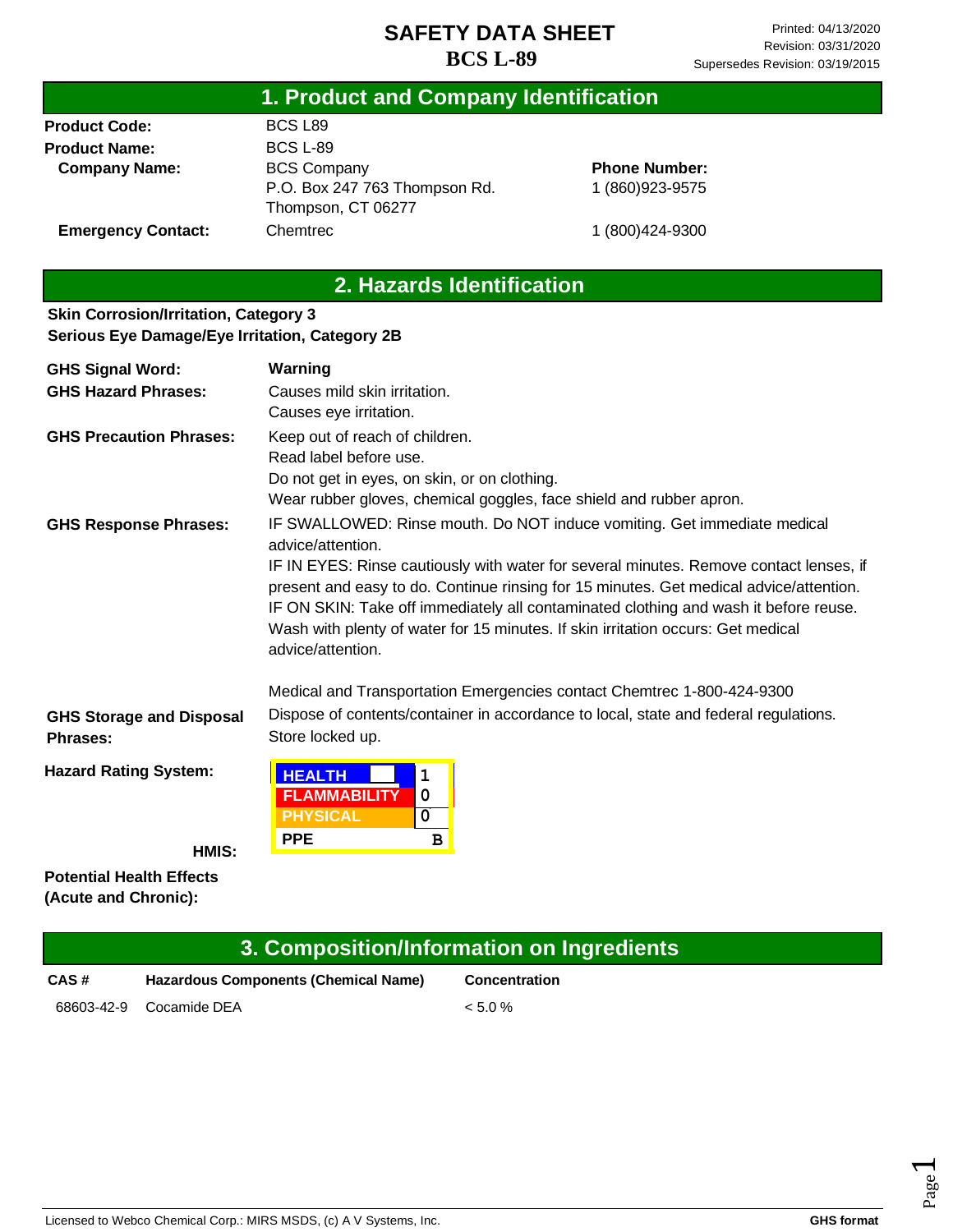# **4. First Aid Measures**

| <b>Emergency and First Aid</b><br><b>Procedures:</b> |                                                                                                                                                                                                                                                                                                                    |                                                                                                                                                                                                                                                                                                                                                                                                                                                                                                                                                |  |
|------------------------------------------------------|--------------------------------------------------------------------------------------------------------------------------------------------------------------------------------------------------------------------------------------------------------------------------------------------------------------------|------------------------------------------------------------------------------------------------------------------------------------------------------------------------------------------------------------------------------------------------------------------------------------------------------------------------------------------------------------------------------------------------------------------------------------------------------------------------------------------------------------------------------------------------|--|
| In Case of Skin Contact:                             | Wash any sensitive areas. If skin irritation occurs: Get medical advice/attention.                                                                                                                                                                                                                                 |                                                                                                                                                                                                                                                                                                                                                                                                                                                                                                                                                |  |
| In Case of Eye Contact:                              | advice/attention.                                                                                                                                                                                                                                                                                                  | Immediately flush eyes with large amounts of fresh, tepid water for at least 15 minutes.<br>Hold eyelids open to ensure complete irrigation of eye and lid tissues. Tilt head to the<br>side and irrigate the eye from the bridge of the nose to the outside of the face. Keep<br>run-off from entering the other eye, mouth or ear. Washing eye within the first few<br>seconds is essential to achieve maximum effectiveness. Remove contact lenses, if<br>present and easy to do. Continue rinsing. If eye irritation persists, get medical |  |
| In Case of Ingestion:                                | Do not induce vomiting. Rinse mouth with fresh, Tepid water, then immediately drink 4-8<br>oz. or milk or water. Never give anything by mouth to an unconscious person. If<br>vomiting occurs, keep airways open. Keep head lower than hips to prevent aspiration<br>into the lungs. Get medical advice/attention. |                                                                                                                                                                                                                                                                                                                                                                                                                                                                                                                                                |  |
|                                                      | <b>5. Fire Fighting Measures</b>                                                                                                                                                                                                                                                                                   |                                                                                                                                                                                                                                                                                                                                                                                                                                                                                                                                                |  |
| <b>Flash Pt:</b>                                     | No data.                                                                                                                                                                                                                                                                                                           |                                                                                                                                                                                                                                                                                                                                                                                                                                                                                                                                                |  |
| <b>Explosive Limits:</b>                             | LEL: No data.                                                                                                                                                                                                                                                                                                      | UEL: No data.                                                                                                                                                                                                                                                                                                                                                                                                                                                                                                                                  |  |
| <b>Autoignition Pt:</b>                              | No data.                                                                                                                                                                                                                                                                                                           |                                                                                                                                                                                                                                                                                                                                                                                                                                                                                                                                                |  |
|                                                      | <b>Suitable Extinguishing Media:</b> Dry chemical, CO2, sand, earth, water spray or regular foam.                                                                                                                                                                                                                  |                                                                                                                                                                                                                                                                                                                                                                                                                                                                                                                                                |  |
| <b>Fire Fighting Instructions:</b>                   | As in any fire, wear a self-contained breathing apparatus in pressure-demand,<br>MSHA/NIOSH (approved or equivalent), and full protective gear.                                                                                                                                                                    |                                                                                                                                                                                                                                                                                                                                                                                                                                                                                                                                                |  |
| <b>Flammable Properties and</b><br>Hazards:          | No data available.                                                                                                                                                                                                                                                                                                 |                                                                                                                                                                                                                                                                                                                                                                                                                                                                                                                                                |  |
|                                                      | C. Assidental Delasse Messings                                                                                                                                                                                                                                                                                     |                                                                                                                                                                                                                                                                                                                                                                                                                                                                                                                                                |  |

|                                                                                                                                                                                    | <b>6. Accidental Release Measures</b>                                                                                   |  |
|------------------------------------------------------------------------------------------------------------------------------------------------------------------------------------|-------------------------------------------------------------------------------------------------------------------------|--|
| Rubber or neoprene gloves, Safety glasses, Wear chemical protective clothing.<br><b>Protective Precautions,</b><br><b>Protective Equipment and</b><br><b>Emergency Procedures:</b> |                                                                                                                         |  |
| <b>Steps To Be Taken In Case</b><br><b>Material Is Released Or</b><br>Spilled:                                                                                                     | Absorb spill with inert material (e.g. dry sand or earth), and dispose of in accordance with<br>applicable regulations. |  |
| 7. Handling and Storage                                                                                                                                                            |                                                                                                                         |  |
| Handling:                                                                                                                                                                          | <b>Precautions To Be Taken in</b> For industrial or institutional use only.                                             |  |

**Precautions To Be Taken in**  Keep from freezing. **Storing:**

| 8. Exposure Controls/Personal Protection |                              |                 |                  |                     |
|------------------------------------------|------------------------------|-----------------|------------------|---------------------|
| CAS#                                     | <b>Partial Chemical Name</b> | <b>OSHA TWA</b> | <b>ACGIH TWA</b> | <b>Other Limits</b> |
| 68603-42-9                               | Cocamide DEA                 | No data.        | No data.         | No data.            |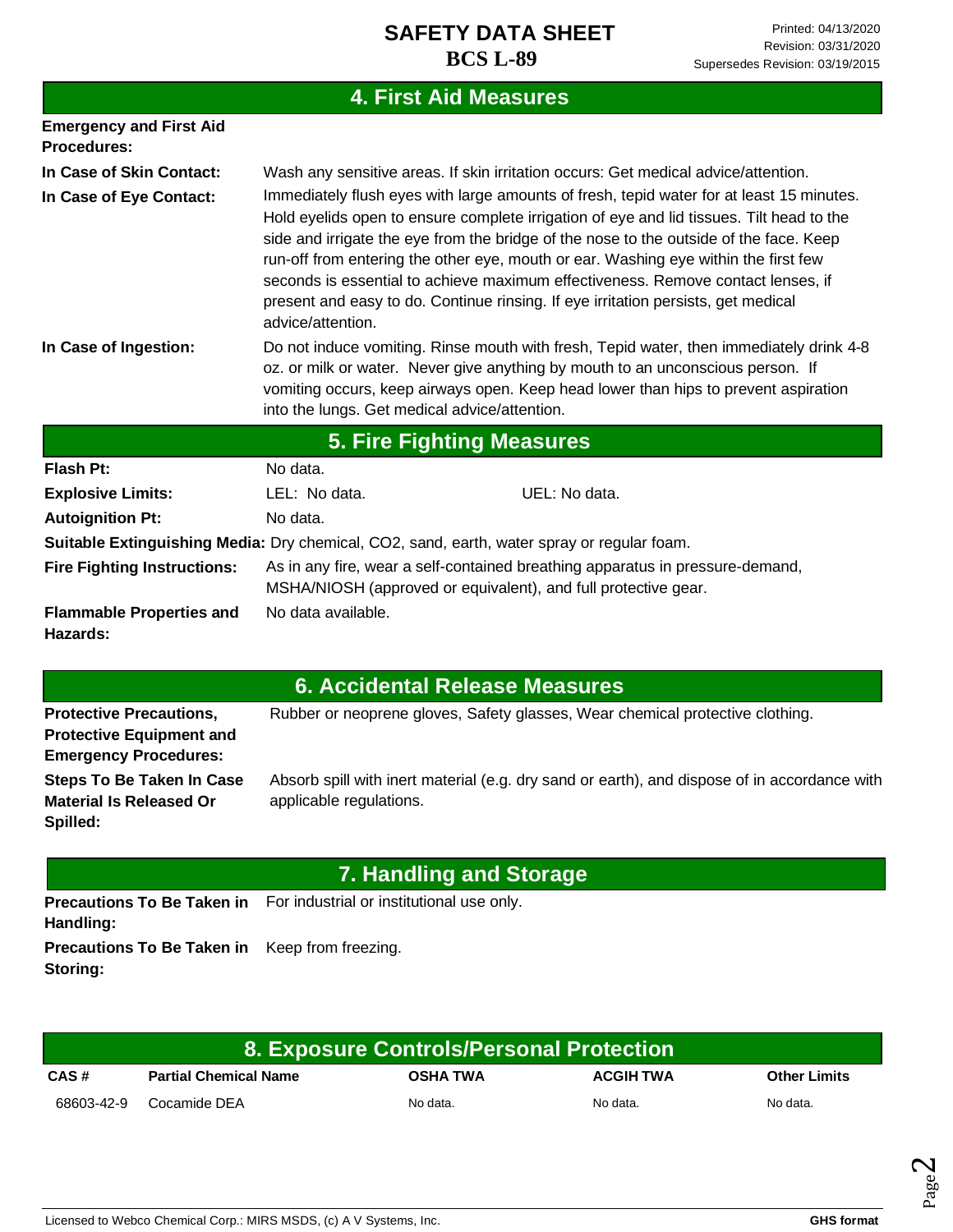Printed: 04/13/2020 Revision: 03/31/2020 Supersedes Revision: 03/19/2015

**Respiratory Equipment (Specify Type): Eye Protection: Protective Gloves: Other Protective Clothing: Engineering Controls (Ventilation etc.):** A respirator is not needed under normal and intended conditions of product use.

Safety glasses Rubber or neoprene gloves Wear chemical protective clothing. No data available.

| 9. Physical and Chemical Properties                                 |                                                                                                                                                                                            |  |
|---------------------------------------------------------------------|--------------------------------------------------------------------------------------------------------------------------------------------------------------------------------------------|--|
| <b>Physical States:</b>                                             | [X] Liquid<br>$[$ ] Gas<br>[ ] Solid                                                                                                                                                       |  |
| <b>Appearance and Odor:</b>                                         | Appearance: Dark Brown Liquid<br>Odor: No apparent odor.                                                                                                                                   |  |
| <b>Melting Point:</b>                                               | No data.                                                                                                                                                                                   |  |
| <b>Boiling Point:</b>                                               | No data.                                                                                                                                                                                   |  |
| <b>Autoignition Pt:</b>                                             | No data.                                                                                                                                                                                   |  |
| <b>Flash Pt:</b>                                                    | No data.                                                                                                                                                                                   |  |
| <b>Explosive Limits:</b>                                            | LEL: No data.<br>UEL: No data.                                                                                                                                                             |  |
| Specific Gravity (Water = 1):                                       | $1.030 - 1.040$                                                                                                                                                                            |  |
| Vapor Pressure (vs. Air or<br>$mm Hg$ ):                            | No data.                                                                                                                                                                                   |  |
| Vapor Density (vs. $Air = 1$ ):                                     | No data.                                                                                                                                                                                   |  |
| <b>Evaporation Rate:</b>                                            | No data.                                                                                                                                                                                   |  |
| <b>Solubility in Water:</b>                                         | 100                                                                                                                                                                                        |  |
| pH:                                                                 | $9.5 - 10.0$                                                                                                                                                                               |  |
| <b>Percent Volatile:</b>                                            | No data.                                                                                                                                                                                   |  |
|                                                                     | <b>10. Stability and Reactivity</b>                                                                                                                                                        |  |
| Stability:                                                          | Stable [X]<br>Unstable [ ]                                                                                                                                                                 |  |
| <b>Conditions To Avoid -</b><br>Instability:                        | Avoid handling conditions which may allow for leaks and spills of this material. Do not<br>permit personnel to handle this product without proper training and/or protective<br>equipment. |  |
| Incompatibility - Materials To No data available.<br>Avoid:         |                                                                                                                                                                                            |  |
| Hazardous Decomposition Or No data available.<br><b>Byproducts:</b> |                                                                                                                                                                                            |  |
| <b>Possibility of Hazardous</b><br><b>Reactions:</b>                | Will occur $\lceil \quad \rceil$<br>Will not occur [X]                                                                                                                                     |  |
| <b>Conditions To Avoid -</b><br><b>Hazardous Reactions:</b>         | No data available.                                                                                                                                                                         |  |